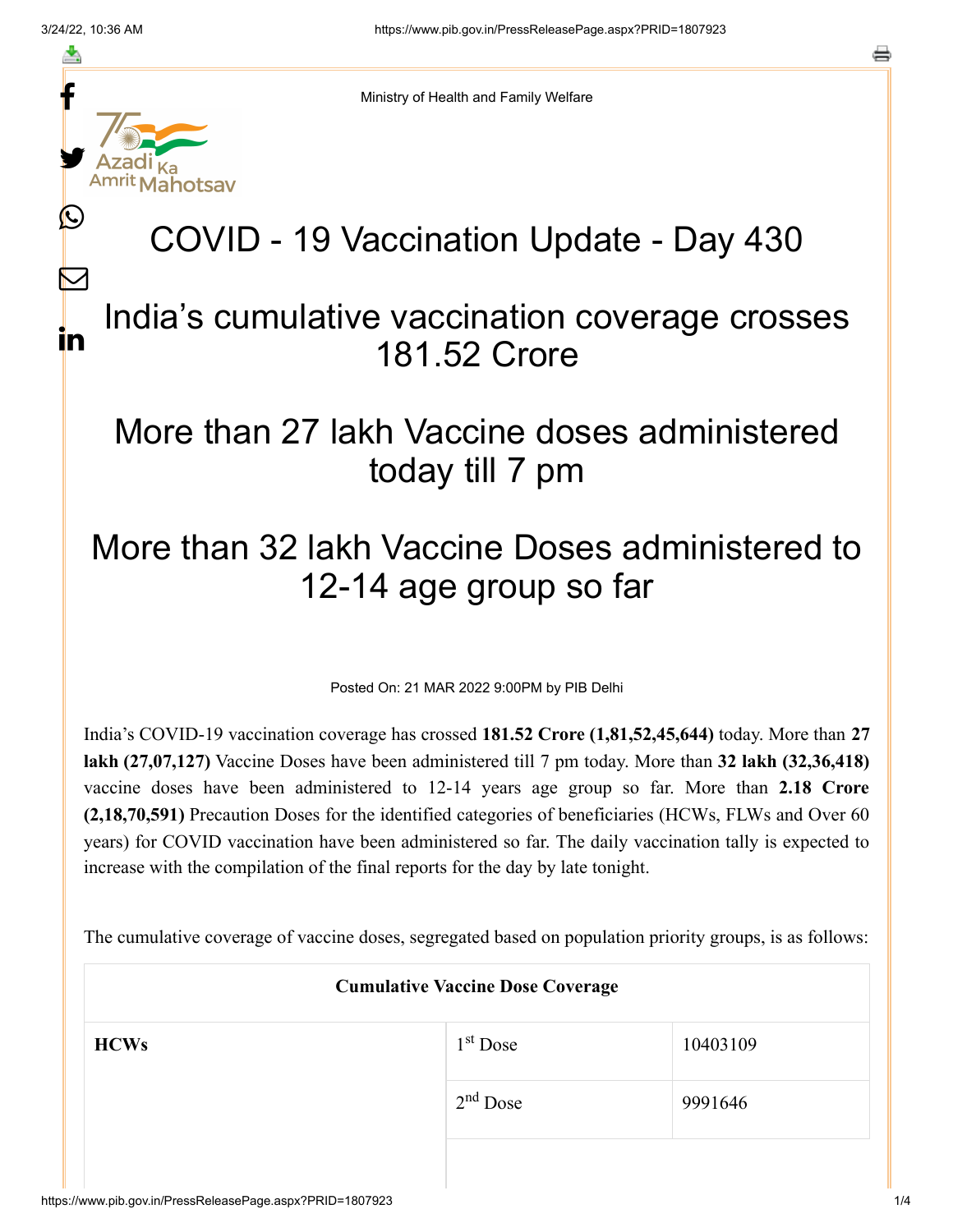| f                                            | <b>Precaution Dose</b> | 4368728    |
|----------------------------------------------|------------------------|------------|
| <b>FLWs</b>                                  | 1 <sup>st</sup> Dose   | 18412239   |
|                                              | $2nd$ Dose             | 17490715   |
| $\mathbf{\Omega}$                            | <b>Precaution Dose</b> | 6683104    |
| Age Group 12-14 years                        | $1st$ Dose             | 3236418    |
| in<br>Age Group 15-18 years                  | $1st$ Dose             | 56286476   |
|                                              | $2nd$ Dose             | 35781567   |
| Age Group 18-44 years                        | $1st$ Dose             | 553865292  |
|                                              | $2nd$ Dose             | 460121989  |
| Age Group 45-59 years                        | 1 <sup>st</sup> Dose   | 202625134  |
|                                              | $2nd$ Dose             | 183938763  |
| Over 60 years                                | $1st$ Dose             | 126651525  |
|                                              | $2nd$ Dose             | 114570180  |
|                                              | <b>Precaution Dose</b> | 10818759   |
| Cumulative 1 <sup>st</sup> dose administered |                        | 971480193  |
| Cumulative 2 <sup>nd</sup> dose administered |                        | 821894860  |
| <b>Precaution Dose</b>                       |                        | 21870591   |
| <b>Total</b>                                 |                        | 1815245644 |

Today's achievement in the vaccination exercise, segregated by population priority groups, is as follows: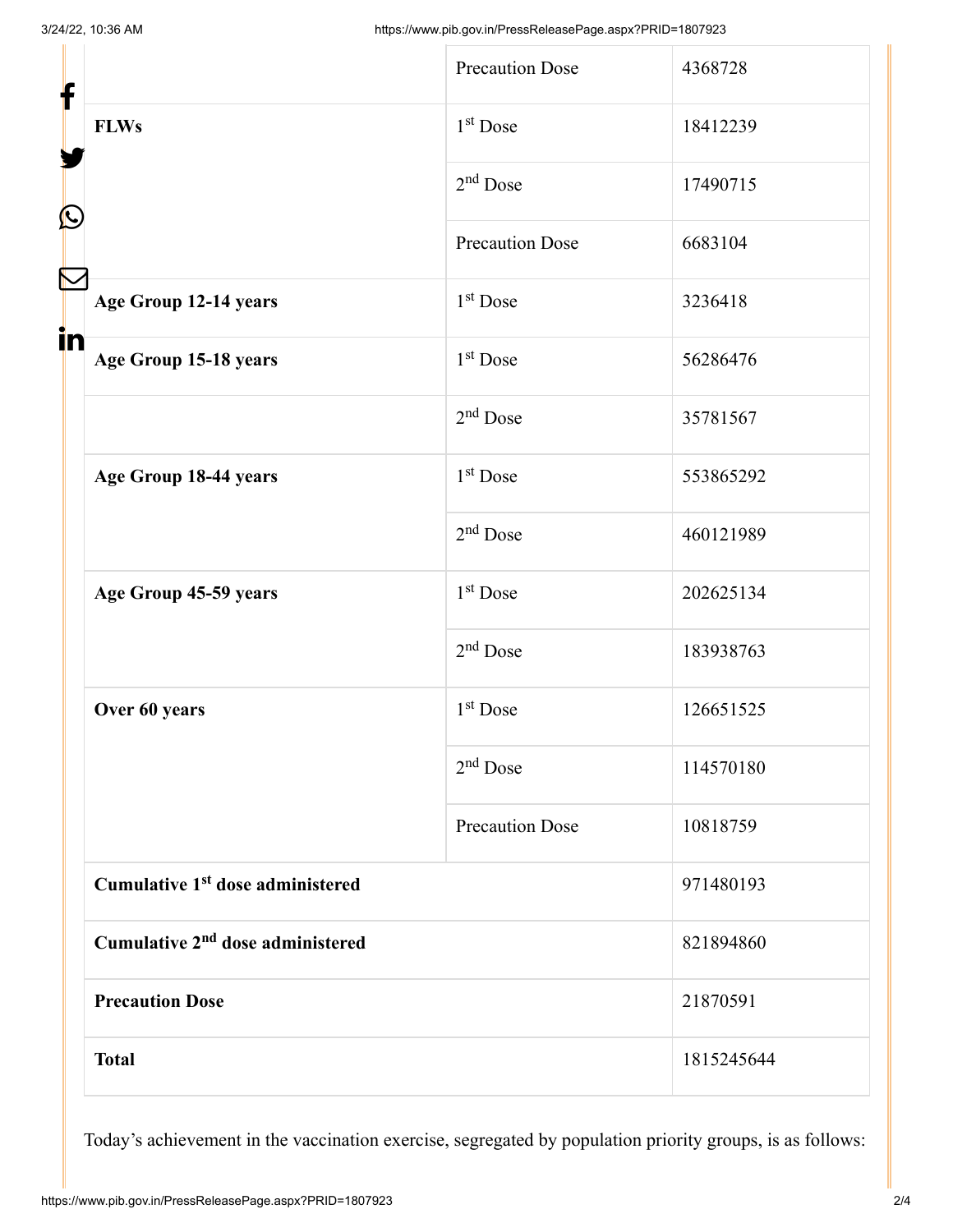|                   | Date: 21 <sup>st</sup> March, 2022 (430 <sup>th</sup> Day) |                        |         |
|-------------------|------------------------------------------------------------|------------------------|---------|
| f                 |                                                            |                        |         |
|                   | <b>HCWs</b>                                                | $1st$ Dose             | 60      |
| $\mathbf{\Omega}$ |                                                            | $2nd$ Dose             | 888     |
|                   |                                                            | <b>Precaution Dose</b> | 8951    |
| in                | <b>FLWs</b>                                                | 1 <sup>st</sup> Dose   | 65      |
|                   |                                                            | $2nd$ Dose             | 1572    |
|                   |                                                            | <b>Precaution Dose</b> | 16431   |
|                   | Age Group 12-14 years                                      | $1st$ Dose             | 1430043 |
|                   | Age Group 15-18 years                                      | $1st$ Dose             | 70024   |
|                   |                                                            | $2nd$ Dose             | 247277  |
|                   | Age Group 18-44 years                                      | $1st$ Dose             | 68142   |
|                   |                                                            | $2nd$ Dose             | 542149  |
|                   | Age Group 45-59 years                                      | $1st$ Dose             | 10106   |
|                   |                                                            | $2nd$ Dose             | 127042  |
|                   | Over 60 years                                              | 1 <sup>st</sup> Dose   | 6830    |
|                   |                                                            | $2nd$ Dose             | 82305   |
|                   |                                                            | <b>Precaution Dose</b> | 95242   |
|                   | Cumulative 1 <sup>st</sup> dose administered               |                        | 1585270 |
|                   | Cumulative 2 <sup>nd</sup> dose administered               |                        | 1001233 |